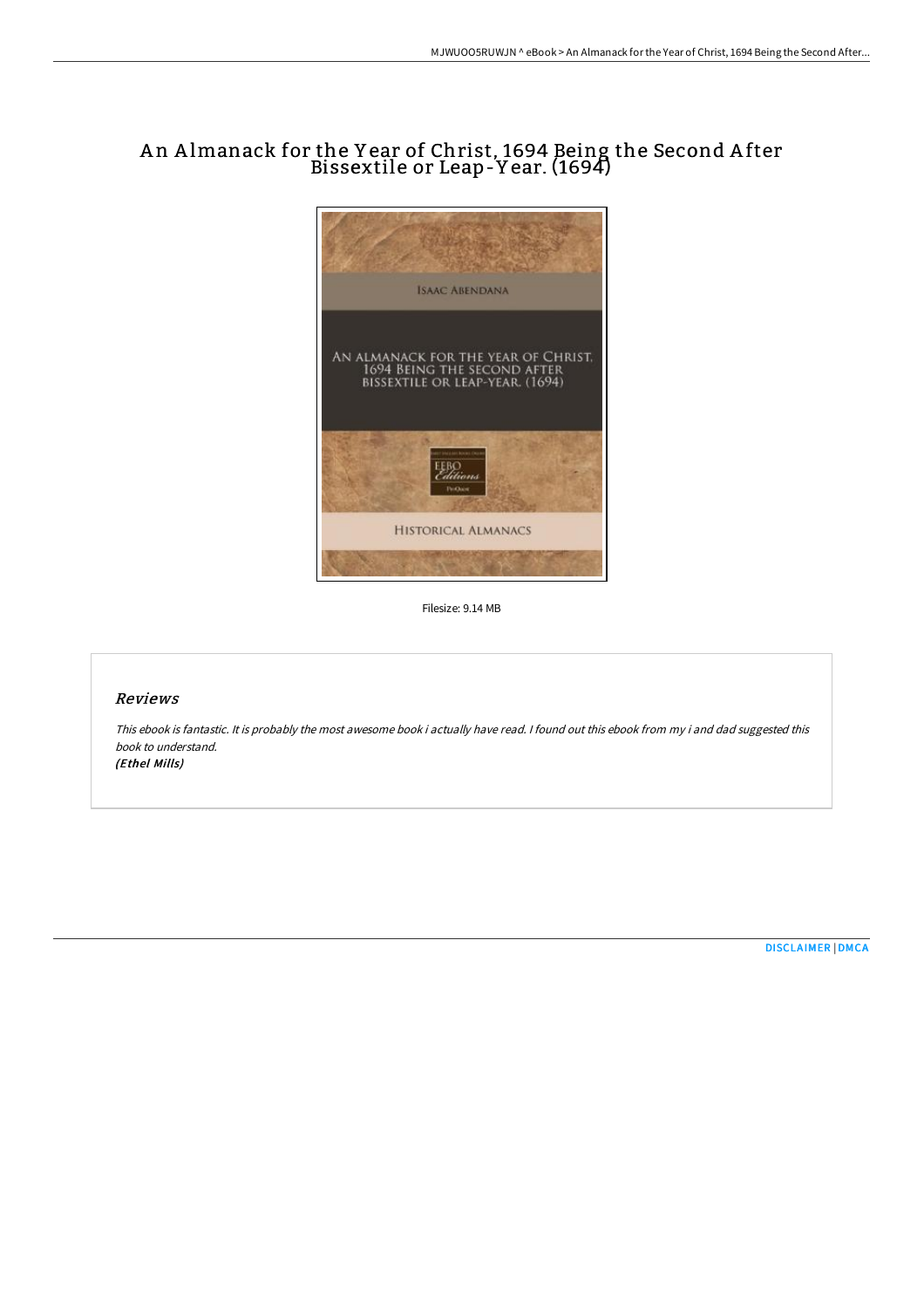## AN ALMANACK FOR THE YEAR OF CHRIST, 1694 BEING THE SECOND AFTER BISSEXTILE OR LEAP-YEAR. (1694)



To read An Almanack for the Year of Christ, 1694 Being the Second After Bissextile or Leap-Year. (1694) PDF, remember to follow the hyperlink below and download the file or get access to other information that are highly relevant to AN ALMANACK FOR THE YEAR OF CHRIST, 1694 BEING THE SECOND AFTER BISSEXTILE OR LEAP-YEAR. (1694) ebook.

Eebo Editions, Proquest. Paperback. Condition: New. This item is printed on demand. 118 pages. Dimensions: 9.7in. x 7.4in. x 0.2in.This book represents an authentic reproduction of the text as printed by the original publisher. While we have attempted to accurately maintain the integrity of the original work, there are sometimes problems with the original work or the micro-film from which the books were digitized. This can result in errors in reproduction. Possible imperfections include missing and blurred pages, poor pictures, markings and other reproduction issues beyond our control. Because this work is culturally important, we have made it available as part of our commitment to protecting, preserving and promoting the worlds literature. The below data was compiled from various identification fields in the bibliographic record of this title. This data is provided as an additional tool in helping to insure edition identification: An almanack for the year of Christ, 1694 Being the second after bissextile or leap-year. Abendana, Isaac, 1650-1720. By Isaac Abendana. With an additional letterpress title page that reads: The Jewish Kalendar: containing an account of their fasts and festivals, . . An explanation of the Jewish Kalendar, and c. (caption title) begins pagination on D1r. 36, 60 p. Oxford : printed at the Theater, in the year 1694. Wing (2nd ed. , 1994) A1233AEnglishReproduction of the original in the Bodleian LibraryThis book represents an authentic reproduction of the text as printed by the original publisher. While we have attempted to accurately maintain the integrity of the original work, there are sometimes problems with the original work or the micro-film from which the books were digitized. This can result in errors in reproduction. Possible imperfections include missing and blurred pages, poor pictures, markings and other reproduction issues beyond our control. Because this work is culturally important, we have...

R Read An Almanack for the Year of Christ, 1694 Being the Second After Bissextile or [Leap-Year.](http://albedo.media/an-almanack-for-the-year-of-christ-1694-being-th.html) (1694) Online Download PDF An Almanack for the Year of Christ, 1694 Being the Second After Bissextile or [Leap-Year.](http://albedo.media/an-almanack-for-the-year-of-christ-1694-being-th.html) (1694) $\Box$